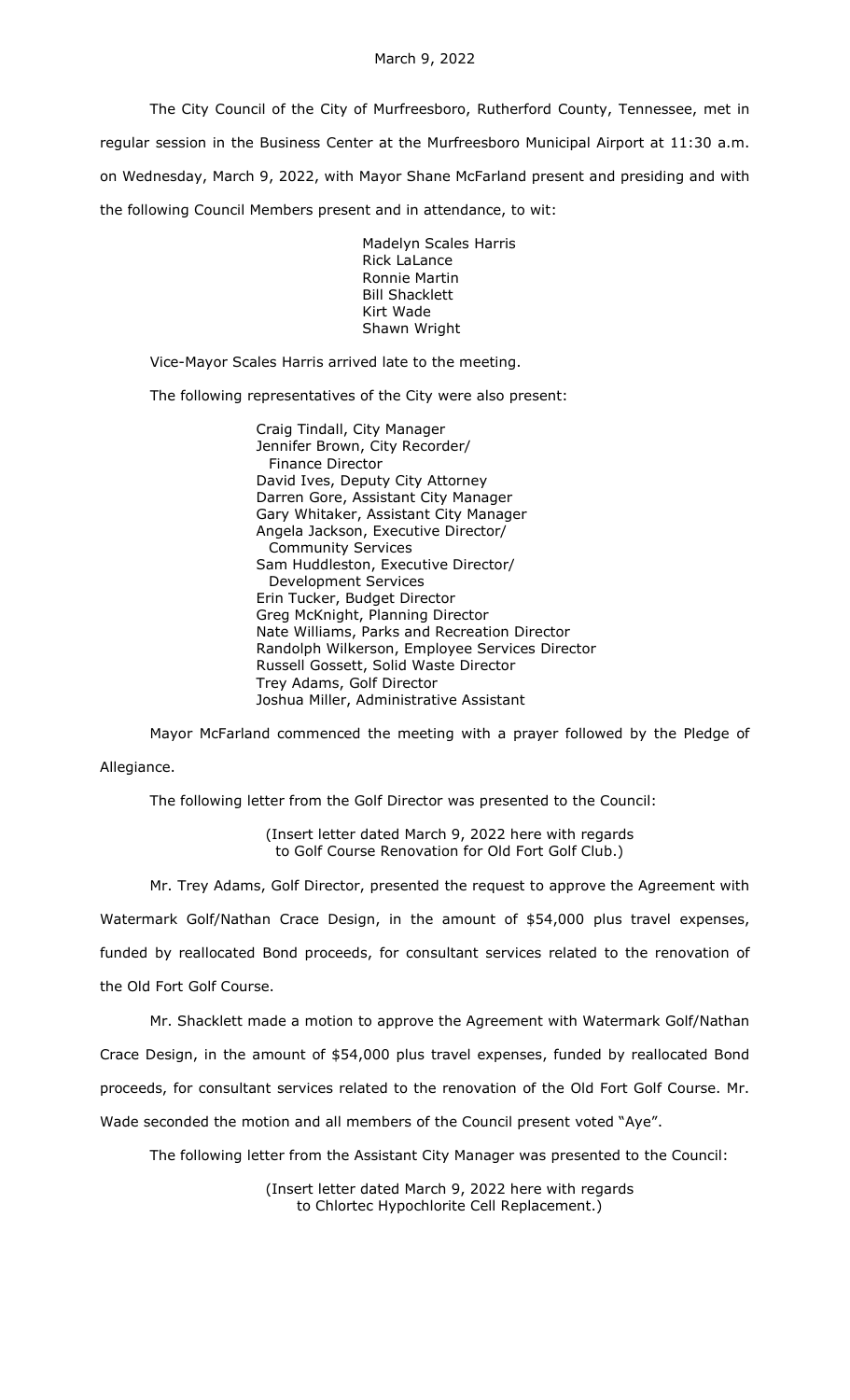Mr. Darren Gore, Assistant City Manager, presented the request to approve the sole source-purchase with De Nora Water Technologies, LLC, in the amount of \$64,496, funded by the Department's Working Capital Reserves, for replacement of a Chlortec Hypochlorite Cell.

Mr. Wade made a motion to approve the sole source-purchase with De Nora Water Technologies, LLC, in the amount of \$64,496, funded by the Department's Working Capital Reserves, for replacement of a Chlortec Hypochlorite Cell. Mr. Martin seconded the motion and all members of the Council present voted "Aye".

The following letter from the Assistant City Manager was presented to the Council:

(Insert letter dated March 9, 2022 here with regards to Overall Creek Pump Station Expansion Award of Contract.)

Vice-Mayor Scales Harris arrived during the presentation of this item.

Mr. Darren Gore, Assistant City Manager, presented the request to award the Construction Contract to Blakey Construction Services, LLC, in the amount of \$4,963,947, funded by the Department's Working Capital Reserves, for expansion of the Overall Creek Pump Station.

Council discussed with staff bids coming in over the estimated cost amount and the increase in construction costs due to the current construction cost market and shortages.

Mr. LaLance made a motion to award the Construction Contract to Blakey Construction Services, LLC, in the amount of \$4,963,947, funded by the Department's Working Capital Reserves, for expansion of the Overall Creek Pump Station. Mr. Wade seconded the motion and all members of the Council voted "Aye".

The following letter from the Assistant City Manager was presented to the Council:

(Insert letter dated March 9, 2022 here with regards to SRWTP Switchgear Improvements Bid Award.)

Mr. Darren Gore, Assistant City Manager, presented the request to award the Construction Contract to PowerTek, LLC, in the amount of \$1,513,454, funded by the Department's CIP, for improvements to the Switchgear at the Stones River Water Treatment Plant.

Mr. Shacklett made a motion to award the Construction Contract to PowerTek, LLC, in the amount of \$1,513,454, funded by the Department's CIP, for improvements to the Switchgear at the Stones River Water Treatment Plant. Mr. LaLance seconded the motion and all members of the Council voted "Aye".

The following letters from the Golf Director and Parks and Recreation Director were presented to the Council: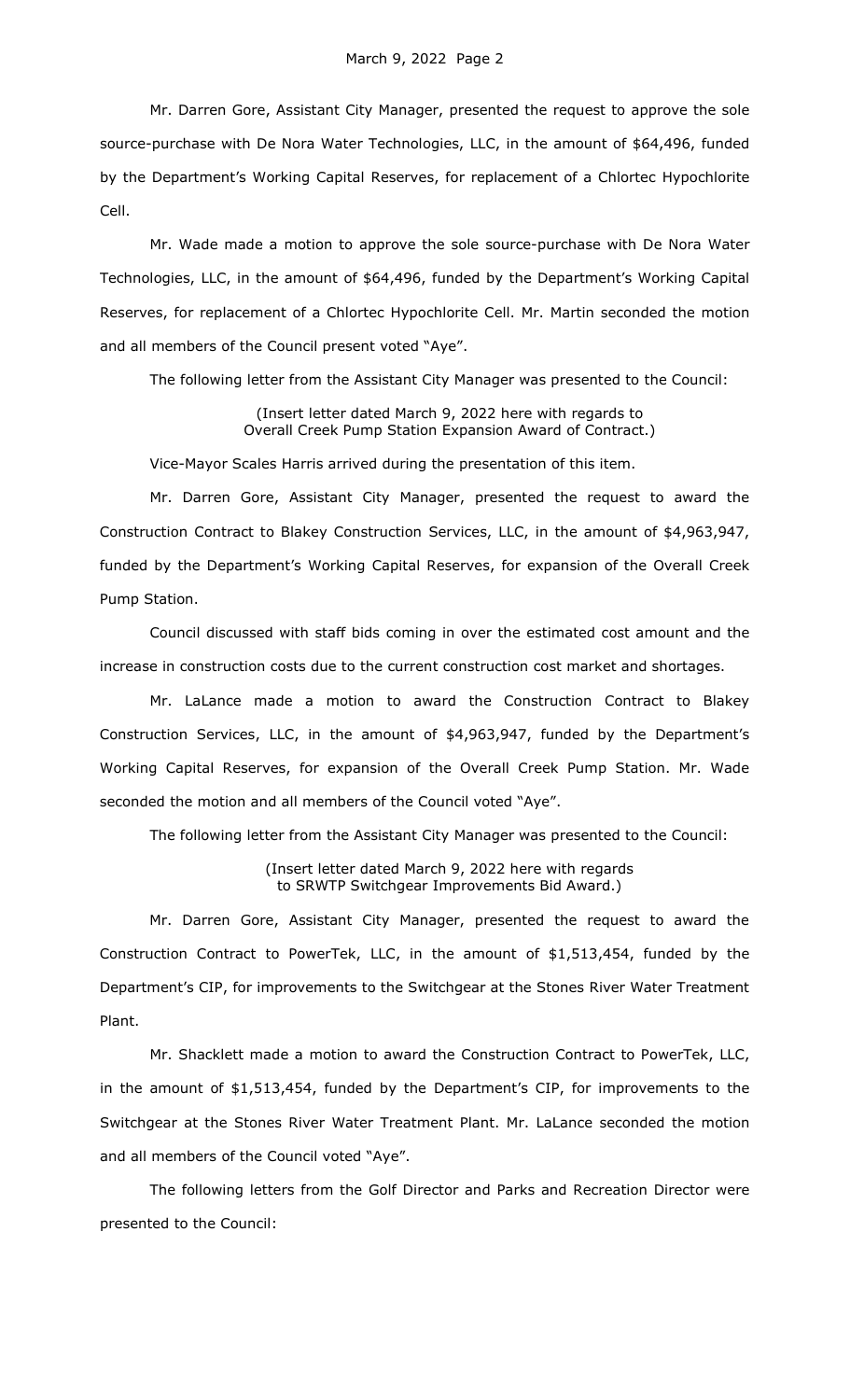(Insert letter dated March 9, 2022 here with regards to Golf Department Staff Adjustment.)

(Insert letter dated March 9, 2022 here with regards to Parks and Recreation Staff Adjustment.)

Mr. Craig Tindall, City Manager, presented Council with the request to increase the City's full-time position head count by ten. He explained that the full-time positions would be replacing current part-time positions that the City is struggling to fill in the current labor market.

Mr. LaLance made a motion to increase the City's full-time position head count by ten. Mr. Wright seconded the motion and all members of the Council voted "Aye".

The following letter from the City Manager was presented to the Council:

(Insert letter dated March 9, 2022 here with regards to transfer of Evergreen Cemetery.)

Mr. Craig Tindall, City Manager, presented Council with the request to approve the transfer of property and control over Evergreen Cemetery from the City to the newly formed Evergreen Cemetery, Inc.

Vice-Mayor Scales Harris made a motion to approve the Bill of Sale and transfer property from the City and control over Evergreen Cemetery to Evergreen Cemetery, Inc. Mr. Shacklett seconded the motion and all members of the Council voted "Aye".

The following letter from the Assistant City Manager was presented to the Council:

(Insert letter dated March 9, 2022 here with regards to WastAway Waste-to-Fuel Report Update.)

Mr. Darren Gore, Assistant City Manager, introduced Mr. Mark Brown, WastAway CEO, who gave a presentation on WastAway services and how they can be used to reduce dependence on landfills. Mr. Gore and Mr. Brown answered questions from Council regarding TVA regulations, industries that are interested in WasteAway fuel, and potential partners and industries that exist in the City and County.

The following letter from the Budget Director was presented to the Council:

(Insert letter dated March 9, 2022 here with regards to January 2022 Dashboard packet.)

The January 2022 Dashboard update, which included Financial, Building & Codes, Risk Management, Construction Data, City Schools Cash Flow Statements, and Revenue & Expenditure Budget Comparison Reports, was presented to Council with no discussion taking place.

The following letter from the City Recorder/Finance Director was presented to the Council: